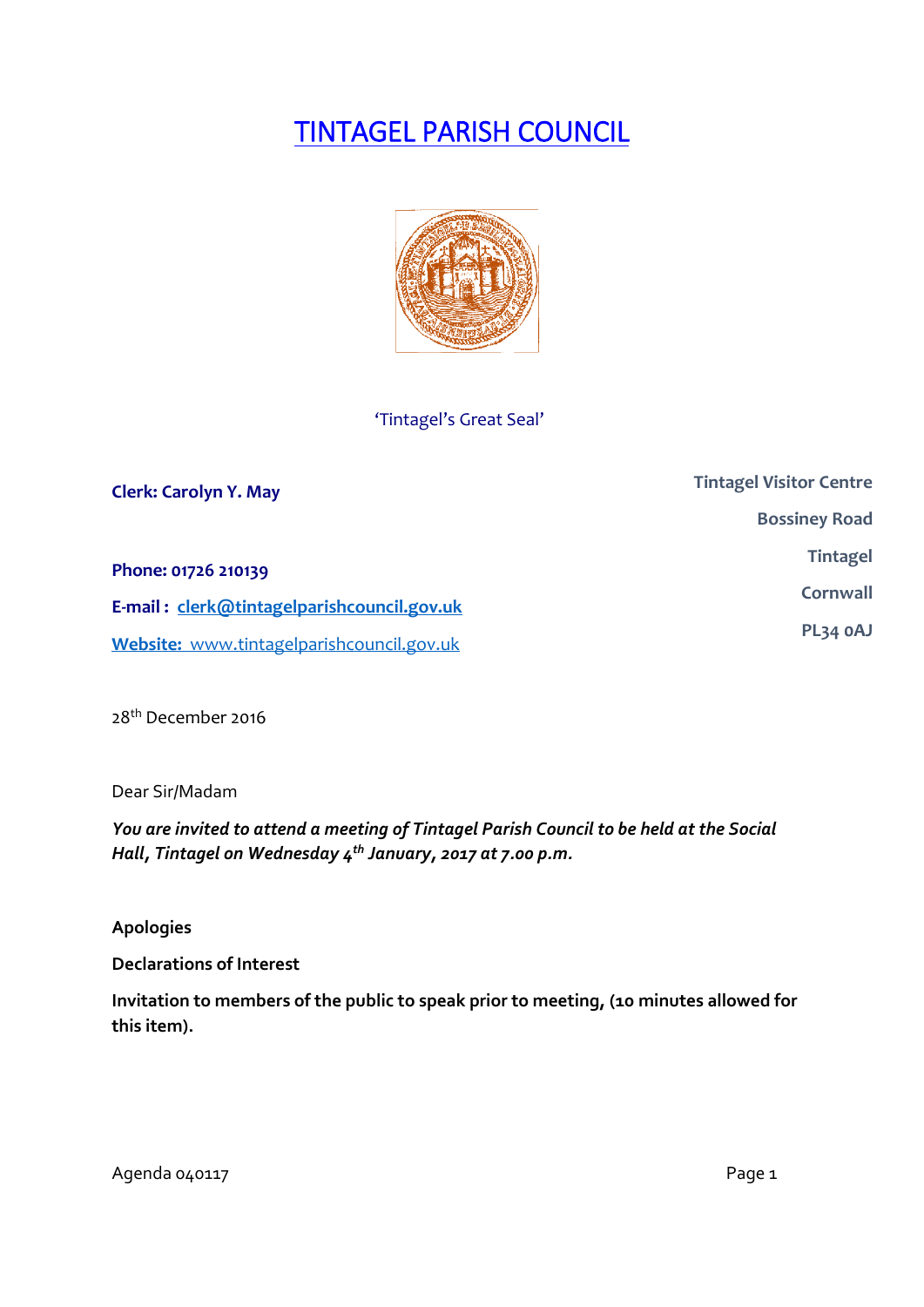## **AGENDA**

To Approve the Minutes of the previous meeting on the  $7<sup>th</sup>$  December, 2016 and matters arising.

### **Reports**

Cllr. Glenton Brown

#### **Planning applications**

**PA16/11833/PREAPP -** Pre-application advice for footbridge between mainland and island and associated landscape works. - English Heritage. **Location**: Tintagel Castle -Castle Road ,Tintagel Cornwall PL34 0HE.

**PA16/12006 -** Application for a Lawful Development Certificate for an Existing Use to determine the holiday or residential use status of the property known as Dowr. **Location:** Dowr, Bossiney Road Bossiney Tintagel PL34 0AY. **Applicant:** Haulfryn Group Ltd.

**PA16/ 10074 –** Cllr. Hart to report.

**Planning Decisions** – Appendix A (to note)

**Correspondence**

**Information**

**Parish Clerk's Actions** – Appendix B (to Note)

**Accounts Payable** – Appendix C

#### **Agenda Items**

**Off Street Parking Orders Consultation –** deferred from 7<sup>th</sup> December 2016 **Planning Protocol Consultation –** deferred from 7<sup>th</sup> December 2016